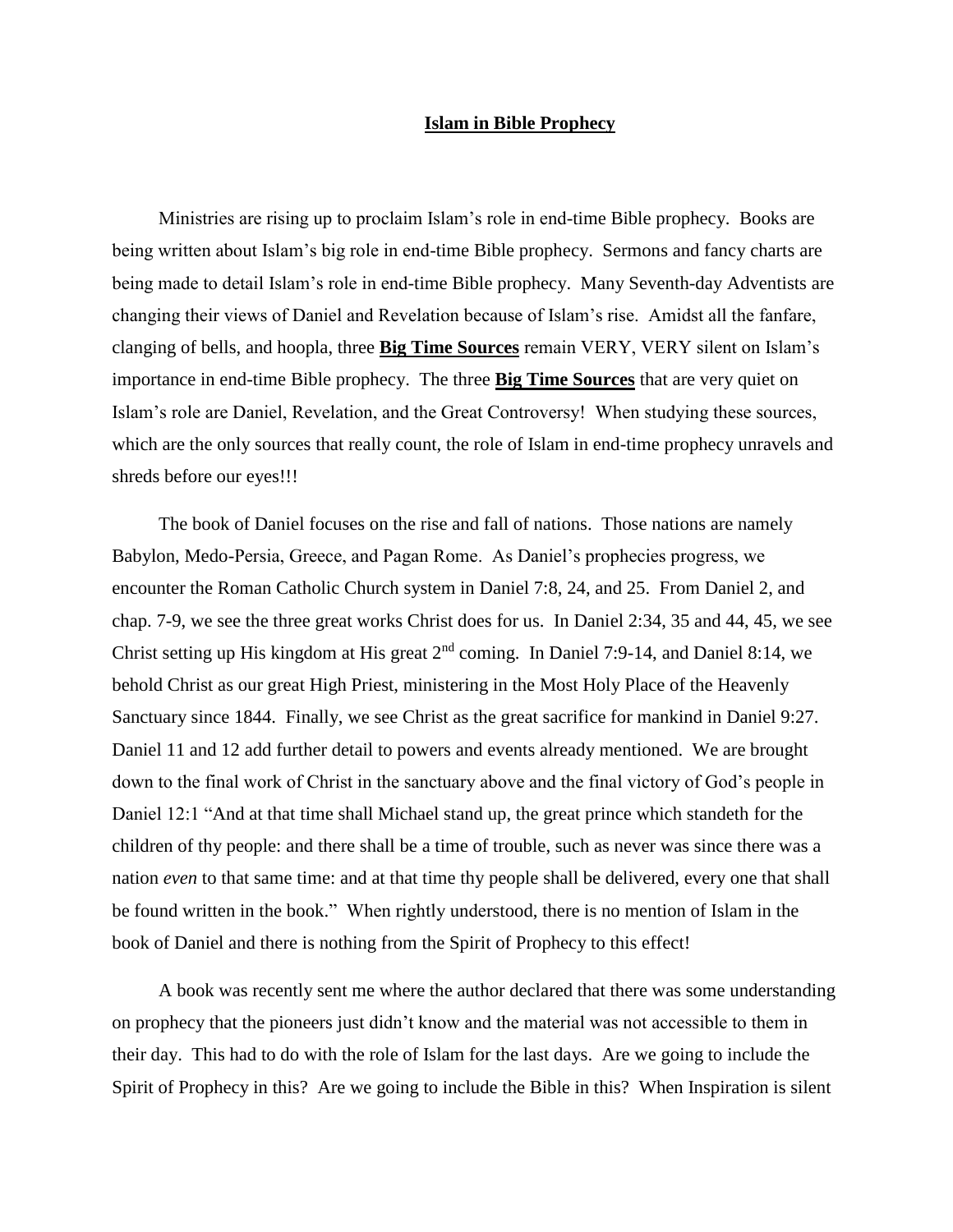on a subject, are we going to be so outlandishly bold and declare that we have discovered some things that were not known prior to now?

 Well, Daniel is **SILENT** on Islam, how about the book of Revelation? This is the book in the Bible that tells us what is going to happen. As far as earth's final days, the last half of the book should suffice. Revelation has 22 chapters. In the last 11 chapters should be outlined everything necessary for the last days. Revelation, chapters 11-22, makes absolutely no reference to Islam!!! The only reference made to Islam in the book of Revelation is found in Revelation 9 under the  $5<sup>th</sup>$  and  $6<sup>th</sup>$  trumpets. The way that we know this for certain is because the Spirit of Prophecy makes it plain. "In the year 1840 another remarkable fulfillment of prophecy excited widespread interest. Two years before, Josiah Litch, one of the leading ministers preaching the second advent, published an exposition of Revelation 9, predicting the fall of the Ottoman Empire. According to his calculations, this power was to be overthrown "in A.D. 1840, sometime in the month of August;" and only a few days previous to its accomplishment he wrote: "Allowing the first period, 150 years, to have been exactly fulfilled before Deacozes ascended the throne by permission of the Turks, and that the 391 years, fifteen days, commenced at the close of the first period, it will end on the 11th of August, 1840, when the Ottoman power in Constantinople may be expected to be broken. And this, I believe, will be found to be the case."-- Josiah Litch, in Signs of the Times, and Expositor of Prophecy, Aug. 1, 1840. At the very time specified, Turkey, through her ambassadors, accepted the protection of the allied powers of Europe, and thus placed herself under the control of Christian nations. The event exactly fulfilled the prediction. (See Appendix.) When it became known, multitudes were convinced of the correctness of the principles of prophetic interpretation adopted by Miller and his associates, and a wonderful impetus was given to the advent movement. Men of learning and position united with Miller, both in preaching and in publishing his views, and from 1840 to 1844 the work rapidly extended." GC, pgs. 334,335

The  $5<sup>th</sup>$  and  $6<sup>th</sup>$  trumpets detail the rise and fall of Islam and their subsequent work of destruction throughout the Mediterranean world. The Ottoman power to which Litch refers was the center of Islamic power for centuries. Revelation 9 and Great Controversy, pgs. 334, 335 are the exclusive references to Islam in these two sources of Inspiration. Nowhere else in the remaining chapters of Revelation and nowhere else in Ellen White's masterpiece, the Great